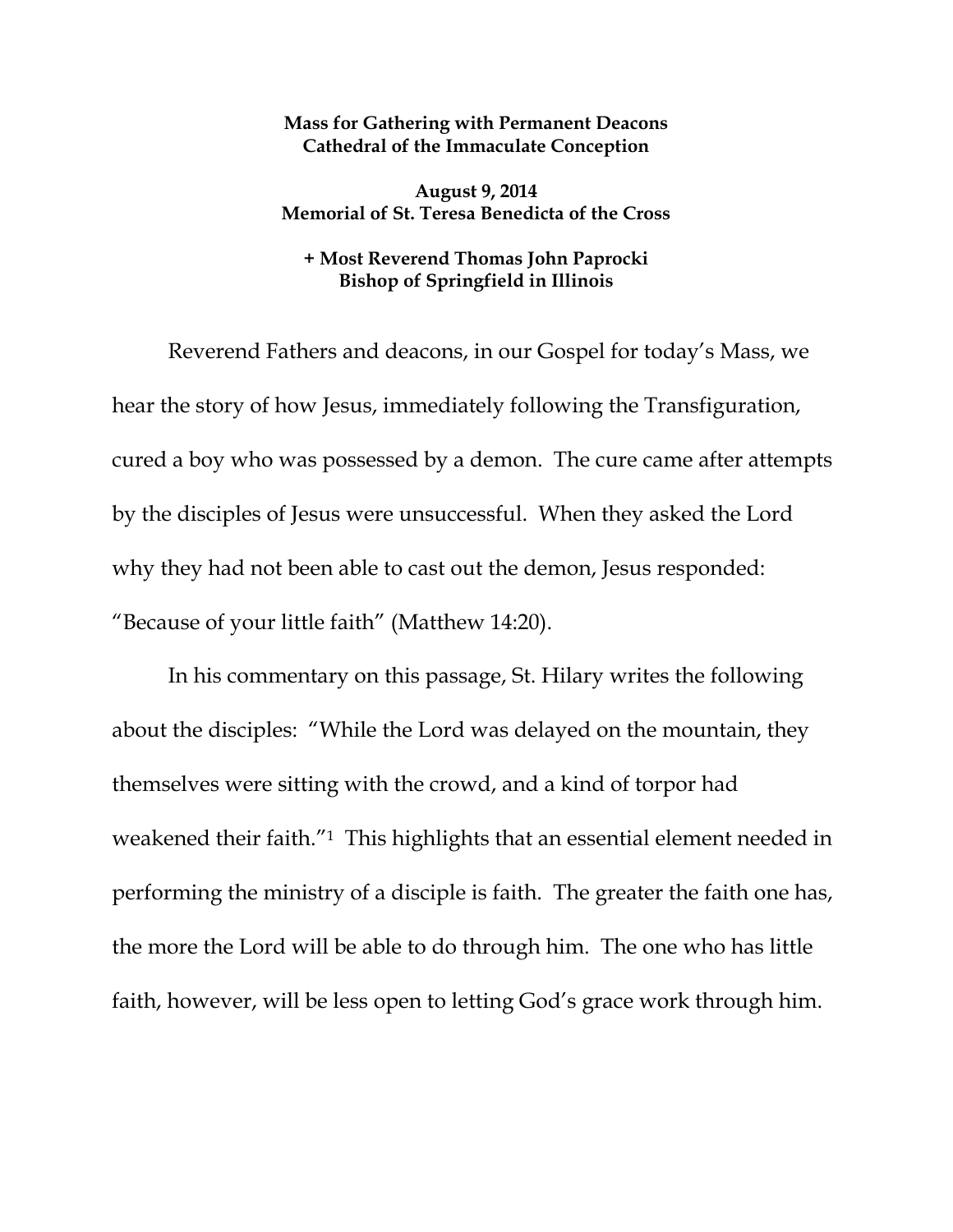I find this to be a helpful point of consideration for all of us who have been called to participate in the ministry of Christ in the Sacrament of Holy Orders. We can easily find ourselves being like the disciples, sitting in the crowd, giving our attention to so many different things that we risk having our faith grow weak. That is not to say that we are occupied only with worldly things, for much of what we do is indeed good and holy work. The danger that we face is that all of this ministerial work can become routine to us and result in a weakened faith with regard to the ministry to which we have been called.

 It is beneficial for us and our ministry to step back from time to time to examine where we are with regard to our faith. Do we have the same zeal that we had on the day of our ordination, desiring to share the Good News with the People of God? Or, have we let ourselves become complacent, just going through the motions without a sense of purpose and enthusiasm?

Do we still approach the altar with a sense of humility and awe at being privileged to be so close to the central mystery of our faith? Or, has our participation at Mass become so routine that it is just another thing that we do without really thinking about the deeper meaning of the gift of

2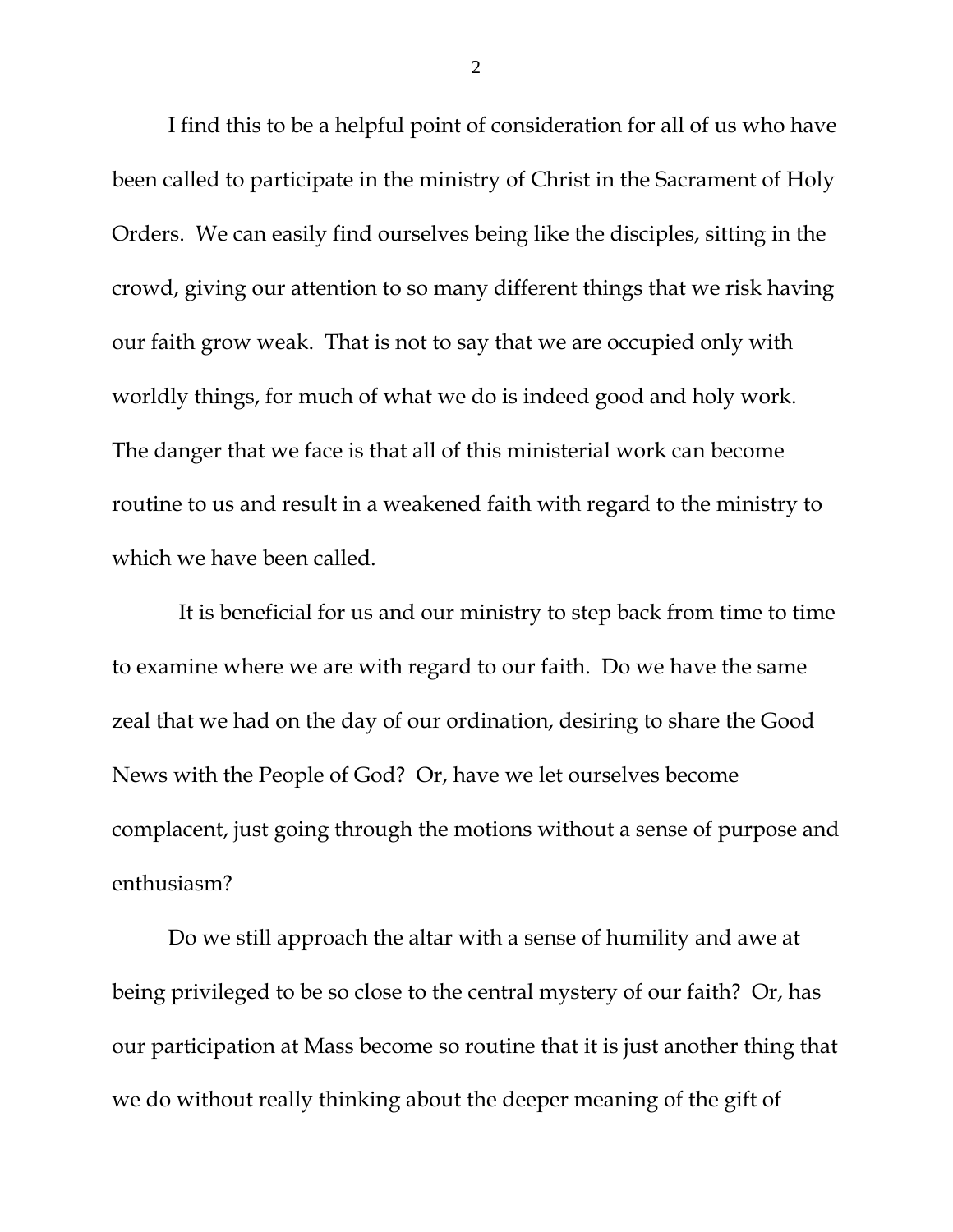Christ's love poured out for us and the faithful at each Mass? Taking the opportunity to rekindle our faith as it relates to our ministry will benefit us personally as well as those to whom we minister as we let God be more effective through us.

Another aspect of the faith which is helpful for us to consider is the message that we communicate, particularly in our roles of preaching and teaching. On the day of your ordination, you resolved "to hold fast to the mystery of faith with a clear conscience, as the Apostle urges, and to proclaim this faith in word and deed according to the Gospel and the Church's tradition."2 It is important that we take very seriously the obligation to communicate the truths of our Catholic faith to our people.

In our society, there is no shortage of confusion and distortion about what the Gospel actually says and what the Church teaches. It should be our intention to never contribute to that confusion through lack of clarity, watering down the truth, or offering opinions which are contrary to the faith. We should strive to always remain faithful to the deposit of faith, of which we are stewards, and not masters. We would do well to take as our guide the words that are found on the ambo here in the Cathedral from the

3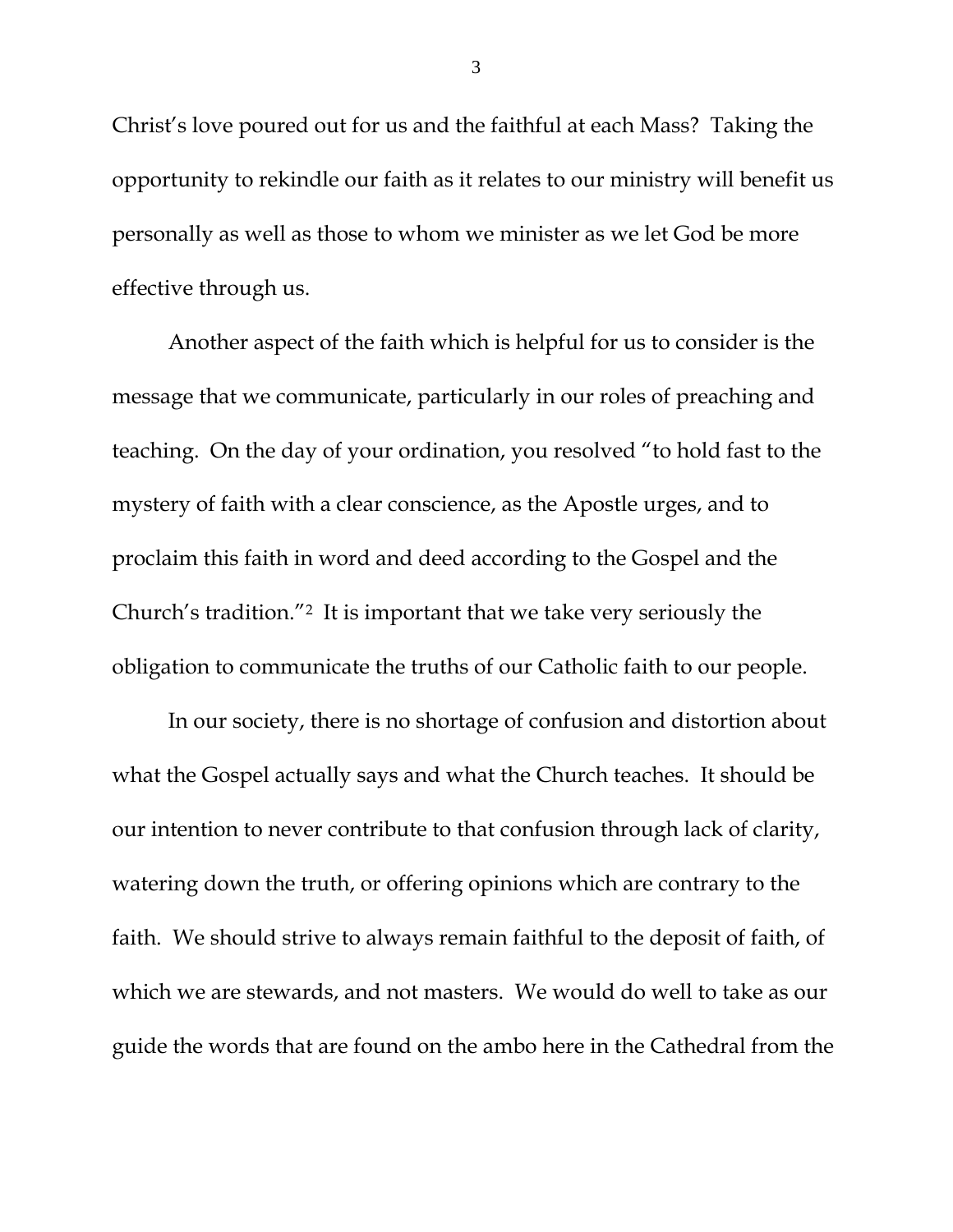words of St. Paul to Titus: "*loquere quæ decent sanam doctrinam* – teach that which befits sound doctrine" (Titus 2:1).

It is therefore important that as you continue to engage in ongoing formation, you give an important place to your understanding of the Catholic faith which you are asked to share daily in word and deed. Such formation is intimately tied to your spiritual formation of growing in the virtue of faith, for the more you grow in your faith, the more you will have a desire to dig deeper into the endless treasures of which Christ has revealed to us and entrusted to His Church.

Let us seek the intercession of St. Teresa Benedicta of the Cross, whose faith enflamed within her heart a desire to know the truth. Having reached the profound heights of both faith and understanding, she was able to offer herself completely to Christ, even to the point of accepting martyrdom. May our growth in these areas allow us to offer ourselves more completely to Christ, that we might be humble servants in service to His Church for the greater glory of God and the salvation of souls.

May God give us this grace. Amen.

 $\overline{a}$